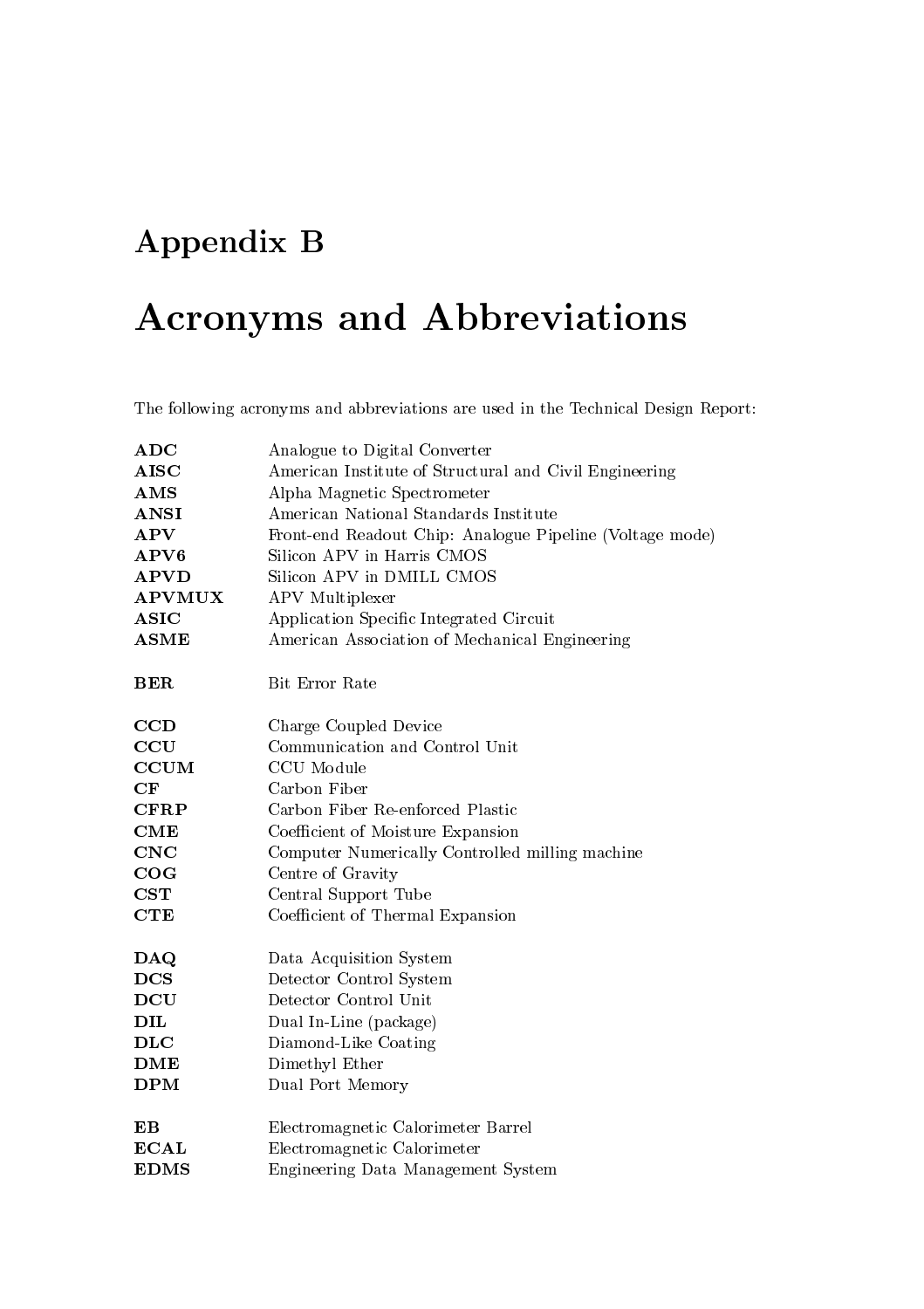| <b>ESD</b>             | Electro-Static Discharge                            |
|------------------------|-----------------------------------------------------|
| <b>FEA</b>             | <b>Finite Element Analysis</b>                      |
| FEC                    | Front-End Controller                                |
| FED                    | Front-End Driver                                    |
| <b>FIFO</b>            | First In First Out Buffer                           |
| $\bf FPGA$             | Field Programmable Gate Array (=PLD)                |
|                        |                                                     |
| <b>GLIMOS</b>          | Group Leader in Matters of Safety                   |
| $_{\rm HB}$            | Hadron Calorimeter Barrel                           |
| <b>HCAL</b>            | Hadron Calorimeter                                  |
| HЕ                     | Hadron Calorimeter Endcap                           |
| HIP                    | <b>Highly Ionizing Particle</b>                     |
| HM                     | High Modulus                                        |
| ${\bf H}{\bf V}$       | High Voltage                                        |
|                        |                                                     |
| $12\mathrm{C}$         | Philips two wire serial command protocol            |
| IC                     | Integrated Circuit                                  |
| <b>IEEE</b>            | Institute of Electrical and Electronics Engineering |
| <b>IOC</b>             | Input-Output Controller                             |
|                        |                                                     |
| <b>LAN</b>             | Local Area Network                                  |
| <b>LED</b>             | Light Emitting Diode                                |
| LUT                    | Look Up Table                                       |
| $\mathbf{L}\mathbf{V}$ | Low Voltage                                         |
| <b>LVDS</b>            | Low Voltage Differential Swing                      |
|                        |                                                     |
| $\bf{M} \bf{A} \bf{B}$ | Muon Alignment Barrel station                       |
| $\mathbf{M}\mathbf{B}$ | Minimum Bias                                        |
| $_{\rm MCM}$           | Multi-Chip Module                                   |
| MIP                    | Minimum Ionizing Particle                           |
| ${\bf MPC}$            | Multi-Project Chip                                  |
| $_{\rm{MSGC}}$         | Micro-strip Gas-Counter                             |
|                        |                                                     |
| <b>PBS</b>             | Product Breakdown Structure                         |
| PCI                    | Peripheral Component Interface                      |
| PCM                    | Process Control Monitor                             |
| <b>PEEK</b>            | Poly Ether Ether Keton                              |
| PID                    | Process Internal Detection                          |
| PLC                    | Programmable Logical Controller                     |
| <b>PLD</b>             | Programmable Logic Device                           |
| <b>PLL</b>             | Phase Locked Loop (chip)                            |
| PMC                    | <b>PCI</b> Mezzanine                                |
| <b>PPP</b>             | Pre Production Prototype                            |
| $\mathbf{QIL}$         | Quasi Isotropic Laminate                            |
| <b>RDPM</b>            | Readout Dual Port Memory                            |